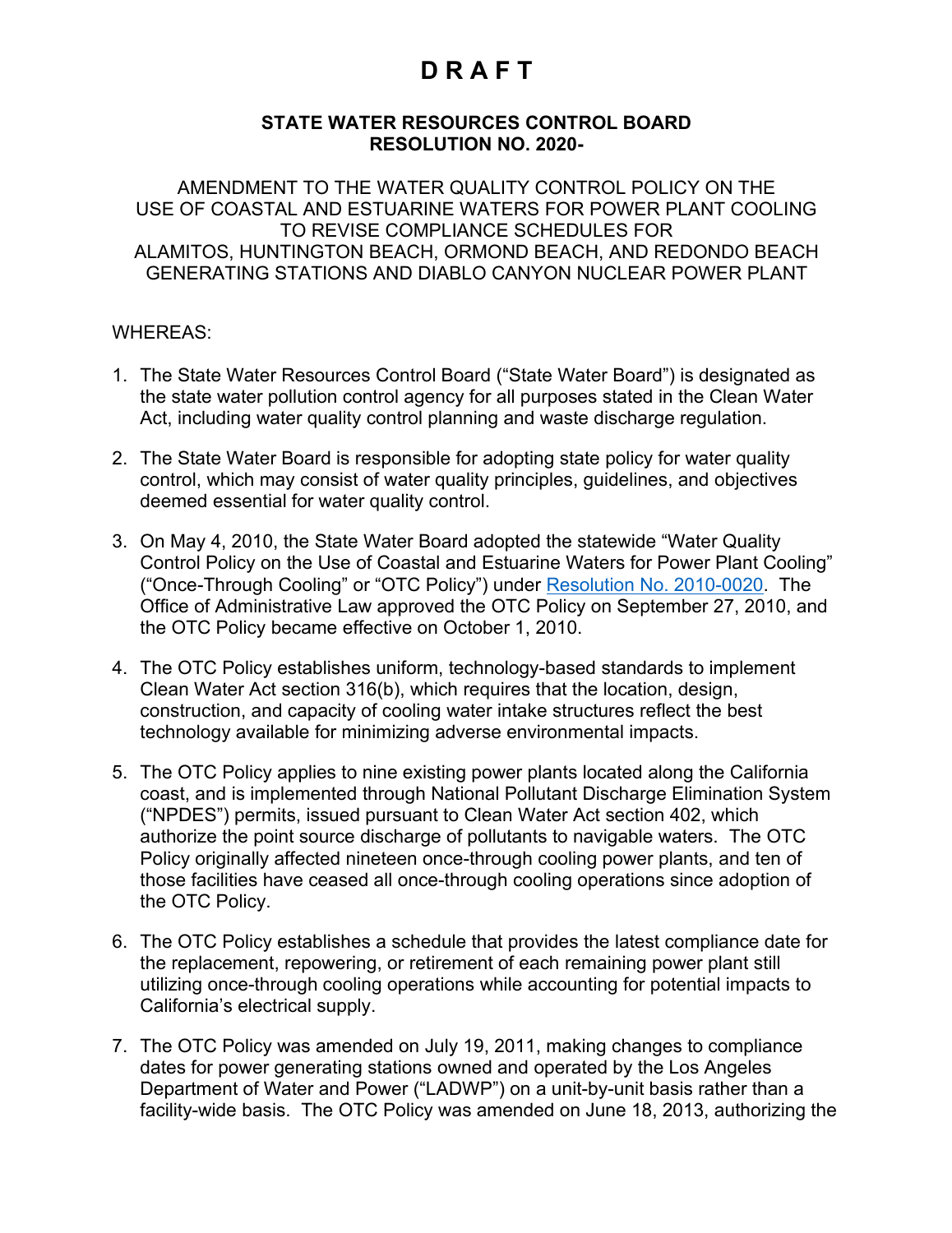Regional Water Quality Control Boards to issue NPDES permits to point source dischargers in California, including power plants subject to the OTC Policy. The OTC Policy was amended on April 7, 2015, to extend the compliance date for the Moss Landing Power Plant from December 31, 2017, to December 31, 2020. The OTC Policy was last amended on August 15, 2017, to extend the compliance date for Encina Power Station from December 31, 2017, to December 31, 2018.

- 8. Section 3.A of the OTC Policy requires the owner or operator of an affected fossilfuel power plant to submit an implementation plan to the State Water Board by April 1, 2011, selecting one of two OTC Policy compliance tracks and describing the general design, construction, or operational measures to implement the compliance track. The State Water Board received implementation plans from all owners and/or operators as requested, including the implementation plans for AES-Southland, Inc. ("AES") Alamitos Generating Station ("Alamitos"), AES Huntington Beach Generating Station ("Huntington Beach"), and AES Redondo Beach Generating Station ("Redondo Beach") and the GenOn Energy, Inc. ("GenOn") Ormond Beach Generating Station ("Ormond Beach"). Both AES and GenOn plan to comply with the OTC Policy through ceasing once-through cooling operations at the facilities listed above by the compliance dates.
- 9. The Statewide Advisory Committee on Cooling Water Intake Structures ("SACCWIS") is composed of representatives from the California Air Resources Board, the California Coastal Commission, the California Energy Commission, the California Public Utilities Commission ("CPUC"), the California State Lands Commission, the California Independent System Operator ("CAISO"), and the State Water Board. The purpose of the committee is to review implementation plans and schedules and to advise the State Water Board on OTC Policy implementation, in order to ensure that the implementation schedule takes into account local area and grid reliability, including permitting constraints.

Alamitos, Huntington Beach, Ormond Beach, and Redondo Beach Generating Stations

10.On June 20, 2019, the Assigned Commissioner and Administrative Law Judge in the CPUC Integrated Resource Planning proceeding (["Rulemaking R.16-02-007"\)](http://docs.cpuc.ca.gov/PublishedDocs/Efile/G000/M302/K942/302942332.PDF) (https://docs.cpuc.ca.gov/PublishedDocs/Efile/G000/M302/K942/302942332.PDF) issued a ruling that identified a potential system capacity shortfall of between 2,300 and 4,400 MW in the CAISO Balancing Authority Area beginning in the summer of 2021. The analysis found that the potential shortfall arises from several factors, including shifts in peak demand to later in the day (shifting from 4 p.m. - 6 p.m. to 7 p.m. - 9 p.m.) and later in the year (shifting from August to September) when solar and wind resources are not as reliably available to meet peak demand; changes in the method for calculating the qualifying capacity of wind and solar resources resulting in lower qualifying capacity for these resources than previously determined; uncertainty regarding the level of imports on which California can depend in the future as other states also shift towards using more renewable energy resources; and unanticipated retirements of five non-OTC generating units.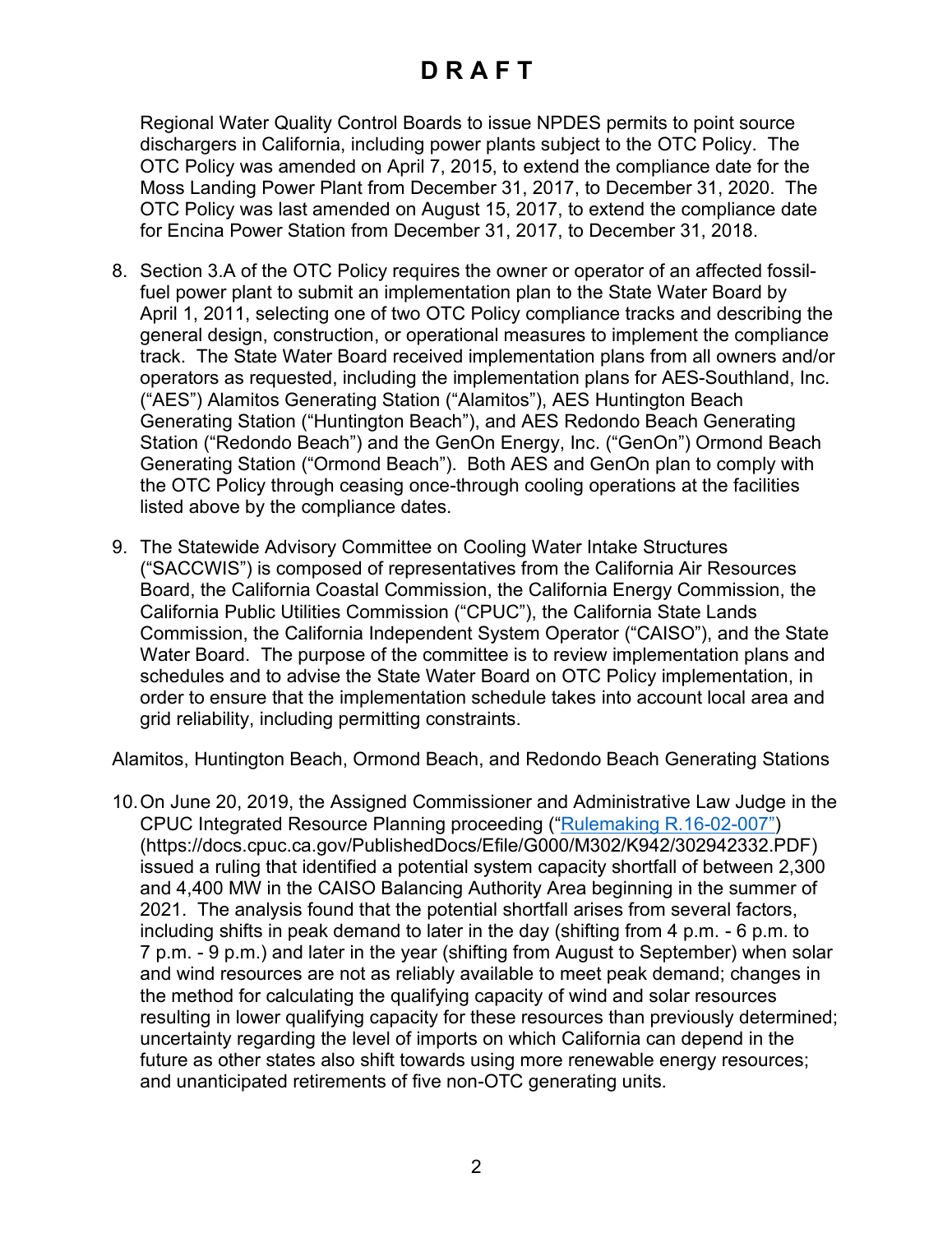- 11.On August 23, 2019, the SACCWIS approved the *Local and System-Wide 2021 Grid Reliability Studies* report, which assessed electric system reliability under study assumptions and scenarios. The analyses showed that it is necessary for Alamitos Units 3, 4, and 5 to be operational for two or more years to ensure local grid reliability, and for a portion of the available OTC units at Huntington Beach, Ormond Beach, and Redondo Beach to be operational for two or more years, but no longer than necessary, to address system-wide grid reliability concerns. The SACCWIS concluded that further information and analysis is needed before the committee could form a final recommendation on compliance date extensions for State Water Board consideration.
- 12.On November 7, 2019, the CPUC adopted Decision [\("D."\)19-11-016](http://docs.cpuc.ca.gov/PublishedDocs/Published/G000/M319/K825/319825388.PDF) (https://docs.cpuc.ca.gov/PublishedDocs/Published/G000/M319/K825/319825388.P DF). In the decision, the CPUC directed 3,300 MW of new capacity to be procured by 2023, with 50% (1,650 MW) of this procurement targeted to come online by August 1, 2021; 75% (an additional 825 MW) by August 1, 2022; and 100% (an additional 825 MW) by August 1, 2023, to address the system-wide capacity shortfall. The decision also recommended the following phased extensions to the OTC Policy compliance dates for specific generating units to support the procurement schedule:
	- a. Extend the compliance date of Alamitos Units 3, 4, and 5 for up to three years to December 31, 2023;
	- b. Extend the compliance date of Huntington Beach Unit 2 for up to three years to December 31, 2023;
	- c. Extend the compliance date of Ormond Beach Units 1 and 2 for up to one year to December 31, 2021; and
	- d. Extend the compliance date of Redondo Beach Units 5, 6, and 8 for up to two years to December 31, 2022.

These compliance date extensions would provide a "bridge" of roughly 3,740 MW in 2021, roughly 2,230 MW in 2022, and roughly 1,380 MW in 2023 as the 3,300 MW of new procurement comes online by 2023.

- 13.On January 23, 2020, the SACCWIS met and considered additional information and documents. The SACCWIS approved the *Recommended Compliance Date Extensions for Alamitos, Huntington Beach, Ormond Beach, and Redondo Beach Generating Stations* report and acknowledged that the CPUC's D.19-11-016, as Alternative 3, is sufficient to maintain grid reliability.
- 14.Also on January 23, 2020, the SACCWIS recommended, as Alternative 4, the State Water Board consider the following compliance date extensions in order to ensure local and system-wide grid reliability as new procurement directed by the CPUC comes online over the next three years to offset the potential energy shortfall: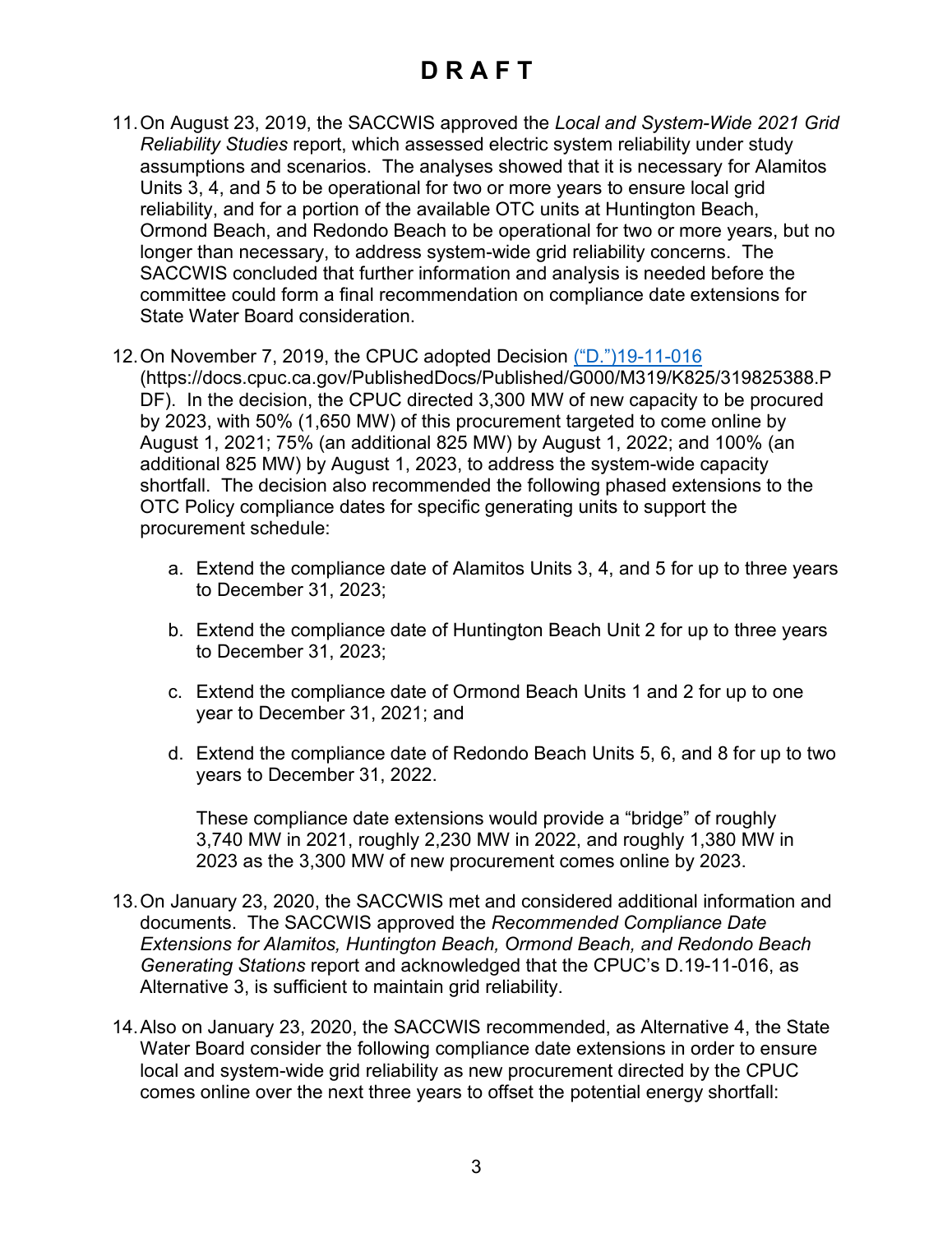- a. Extend the compliance date of Alamitos Units 3, 4, and 5 for three years to December 31, 2023;
- b. Extend the compliance date of Huntington Beach Unit 2 for three years to December 31, 2023;
- c. Extend the compliance date of Ormond Beach Units 1 and 2 for three years to December 31, 2023; and
- d. Extend the compliance date of Redondo Beach Units 5, 6, and 8 for one year to December 31, 2021.
- 15.The amendment to the OTC Policy extends the compliance dates for Alamitos Units 3, 4, and 5, Huntington Beach Unit 2, Ormond Beach Units 1 and 2, and Redondo Beach Units 5, 6, and 8 as recommended by the SACCWIS and as reflected in Attachment A. The amendment will be made to the implementation schedule as new lines for Milestones 30 and 34 of Table 1 in Section 3.E.
- 16.AES and GenOn, or future owners and operators of Alamitos, Huntington Beach, Redondo Beach, and Ormond Beach, will be required to continue complying with interim mitigation requirements up to and until final compliance with the OTC Policy.
- 17.The State Water Board adopted the OTC Policy with the explicit purpose of minimizing adverse environmental impacts to marine life resulting from use of coastal and estuarine waters for power plant cooling, and the State Water Board remains committed to timely compliance with the OTC Policy by owners and operators of affected power plants. Further, the State Water Board recognizes that OTC Policy compliance dates provide certainty to communities in planning for future land use.

In adopting the OTC Policy, the State Water Board recognized that power generating facilities are part of a state-wide electrical grid and that changes in generating capacity resulting from OTC Policy compliance may have an impact on the grid and power availability, requiring long-term planning for transmission, generation, and demand resources. The OTC Policy provided a lengthy compliance schedule based upon extensive consultation with the energy agencies in order to facilitate planning for potential replacement, repowering, or retirement of affected power plants while avoiding disruption in the state's electrical supply. The OTC Policy requires compliance as soon as possible, but no later than the dates set forth in the Policy Implementation Schedule (Policy Section 2.B.(1)), providing for State Water Board consideration of suspensions or revisions of compliance dates recommended by the energy agencies "based upon the need for continued operation of an existing power plant to maintain the reliability of the electrical system . . . ." (OTC Policy section 2.B.(2).) Provisions for NPDES permits implementing the OTC Policy further emphasize that compliance schedule revisions recommended by the SACCWIS are those "necessary to maintain reliability of the electric system." (OTC Policy section 3.C.(1).) The OTC Policy also directs that, where the energy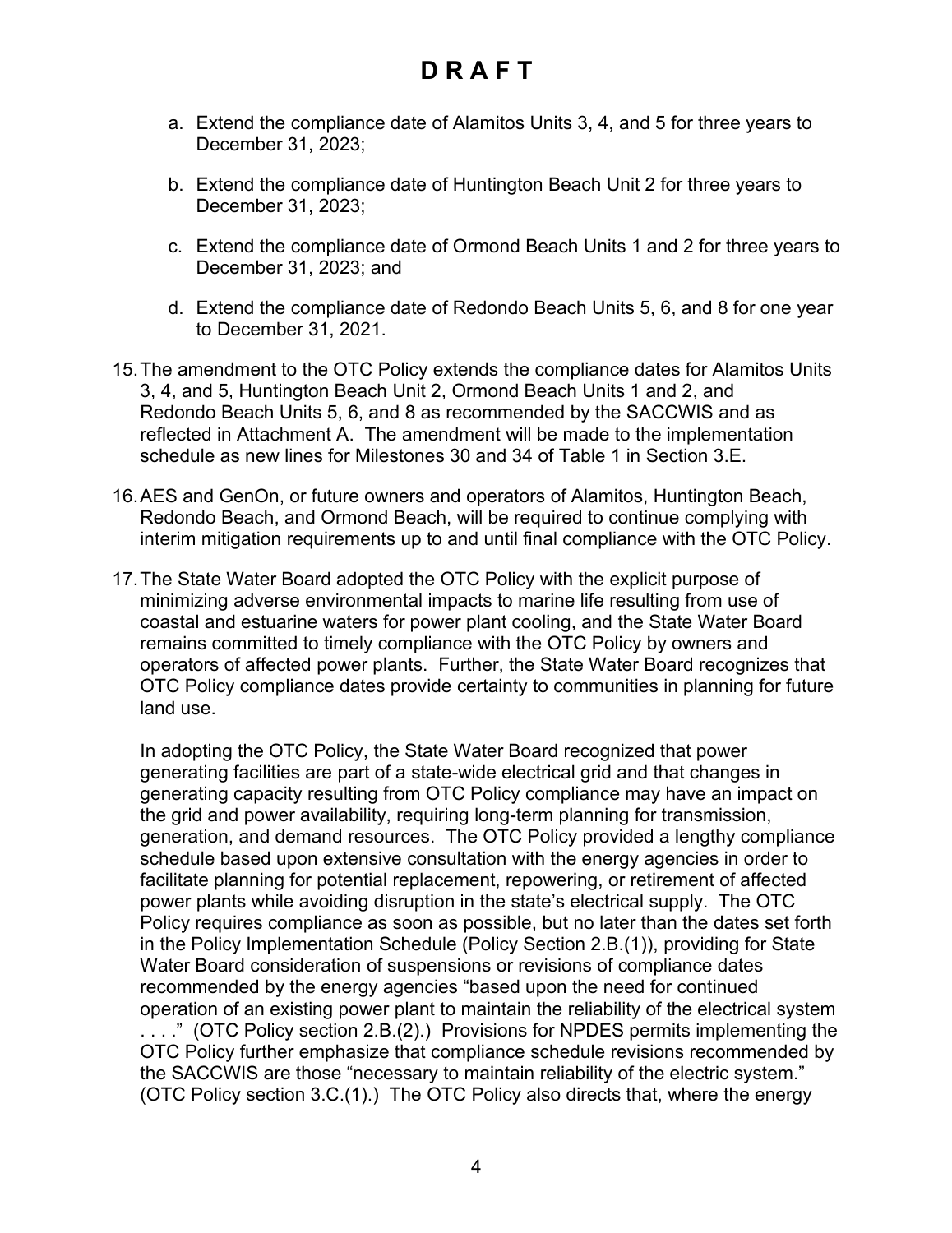agencies make a unanimous recommendation for compliance date revisions based on grid reliability, the State Water Board "shall afford significant weight to the recommendation." (OTC Policy section 3.B(5).)

- 18.The CPUC, CAISO, and CEC, in a joint submission to the State Water Board on May 27, 2020, affirmed the continued need for the extensions specified above. In August 2020, the CPUC, CAISO, and CEC updated the State Water Board on the progress of bringing new resources online to replace the affected facilities. The CPUC has established a process to track the procurement and development of the new projects fulfilling the 3,300 MW ordered by the CPUC in D.19-11-016. Currently, the process suggests that most projects needing to be developed by August 1, 2021, are meeting their development milestones. However, potential impacts from the coronavirus disease 2019 ("COVID-19"), shelter-at-home, and social distancing requirements may create new delay risks. Potential delays may also result from COVID-19-related supply chain issues and/or potential permitting or inspection delays resulting from agency staff, budget, or procedural constraints related to COVID-19.
- 19.The CPUC is continuing to monitor development of the new 1,650 MW of new resources targeted to come online by August 1, 2021, as set forth in Finding 12. However, if the CPUC's tracking of project development indicates a significant risk of delay in project online dates that would put California's electricity reliability at risk, the CPUC, CAISO, and CEC may return to the State Water Board in 2021 to request an additional one-year extension of OTC Policy compliance dates for units that are scheduled to comply at the end of 2021. The CPUC, CAISO, and CEC communicated that they will not make such a recommendation unless an extension is absolutely necessary for grid reliability. Therefore, in order to ensure transparency, the energy agencies will provide quarterly reports to the State Water Board providing the status of all projects that are anticipated to be online by August 1, 2021, their targeted online dates, and any identified risk of delays.
- 20.Portions of California were subject to rotating power outages during mid-August 2020 due largely to unexpectedly high peak energy demands during widespread extreme high temperatures. The CPUC, CAISO, and CEC may be revising their forecasting models to account for this scenario, and may determine that there is a need to request additional extensions of final compliance dates to maintain grid reliability and avoid similar blackouts in the future.
- 21.Should there be a need for additional extensions, the OTC Policy provides expedited relief from final compliance dates as necessary to maintain grid reliability. Section 2.B(2)(a) of the OTC Policy allows the CAISO to notify the State Water Board that CAISO is extending the compliance date by 90 days (e.g., to March 31, 2022) as long as neither the CEC nor CPUC object in writing within ten days. If CAISO notifies the State Water Board that an extension beyond March 31, 2022, is needed for grid reliability, Section 2.B(2)(b) of the OTC Policy requires the State Water Board to conduct an expedited hearing within 90 days of receiving the notification. At the conclusion of the hearing, Section 2.B(2)(b) authorizes the State Water Board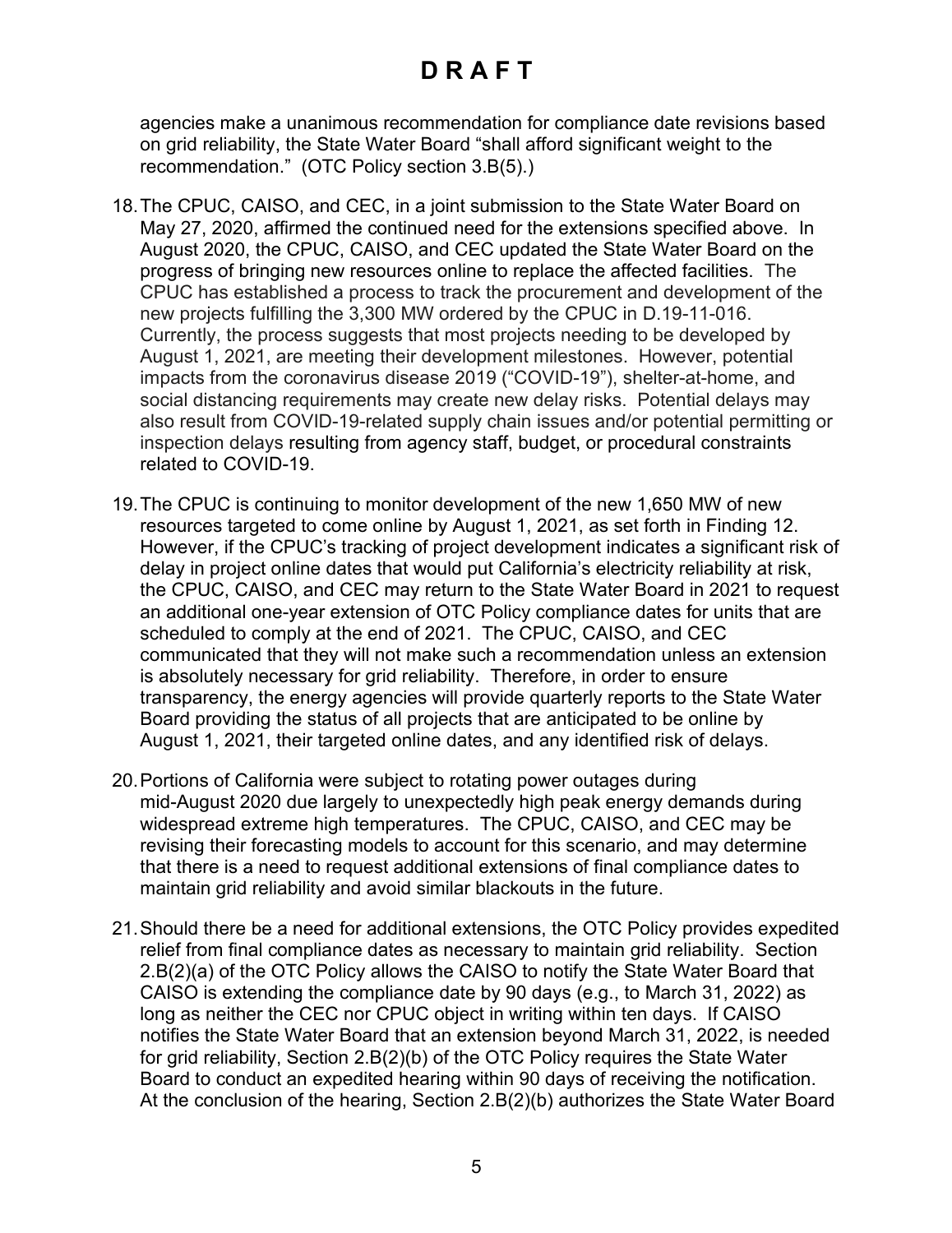to suspend the final compliance date indefinitely, pending its full evaluation and consideration of an amendment to the OTC Policy's final compliance date. Pursuant to Section 2.B(2)(d) of the OTC Policy, the State Water Board, in considering whether to suspend or amend the final compliance dates, shall afford significant weight to the recommendations of the CAISO. The State Water Board commits to act expeditiously to evaluate whether to suspend or amend the final compliance date beyond 90 days.

22.The State Water Board's primary responsibility and jurisdiction is to implement CWA 316(b) and ensure that the beneficial uses of the state's coastal and estuarine waters are protected. The compliance schedule revisions for Huntington Beach, Alamitos, Ormond Beach, and Redondo Beach are adopted in order to provide for grid reliability needed in the short term and should not be interpreted in any way as the State Water Board retreating from its goal of phasing out adverse environmental impacts resulting from use of coastal and estuarine waters for once-through cooling.

#### Diablo Canyon Nuclear Power Plant

- 23.On January 17, 2020, the State Water Board received a letter from the Pacific Gas and Electric Company (PG&E) requesting amendment of the OTC Policy compliance dates for Diablo Canyon Nuclear Power Plant Units 1 and 2 to conform with the expiration dates of the current Nuclear Regulatory Commission (NRC) licenses for each unit and PG&E's plan to permanently retire the units as approved by the CPUC in 2018. During development of the OTC Policy, PG&E noted the discrepancy of the OTC Policy compliance date not matching the NRC license expiration dates of Units 1 and 2. Following PG&E's decision to not pursue renewal of the NRC licenses for Units 1 and 2 beyond 2024 and 2025, PG&E requested an amendment to conform the compliance dates in the OTC Policy. The CPUC, in their D. 18-01-002, supports the operation of Unit 2 through the end of its current NRC license as part of Diablo Canyon's retirement plan.
- 24.The amendment to the OTC Policy shortens the compliance date for Diablo Canyon Nuclear Power Plant Unit 1 by approximately two months from December 31, 2024, to November 2, 2024, and extends the compliance date for Unit 2 by approximately nine months from December 31, 2024, to August 26, 2025. As reflected in Attachment A, the amendment will be made to the implementation schedule as new lines for Milestones 36 and 38 of Table 1 in Section 3.E.
- 25.PG&E will be required to continue complying with interim mitigation requirements up to and until final compliance with the OTC Policy.

#### Administrative Amendments

26.Section 3.B(5) of the OTC Policy states that the State Water Board shall consider the SACCWIS' recommendations for compliance date extensions and direct staff to make modifications to the OTC Policy, if appropriate, for the State Water Board member's consideration. As reflected in Attachment A, the amendment to Section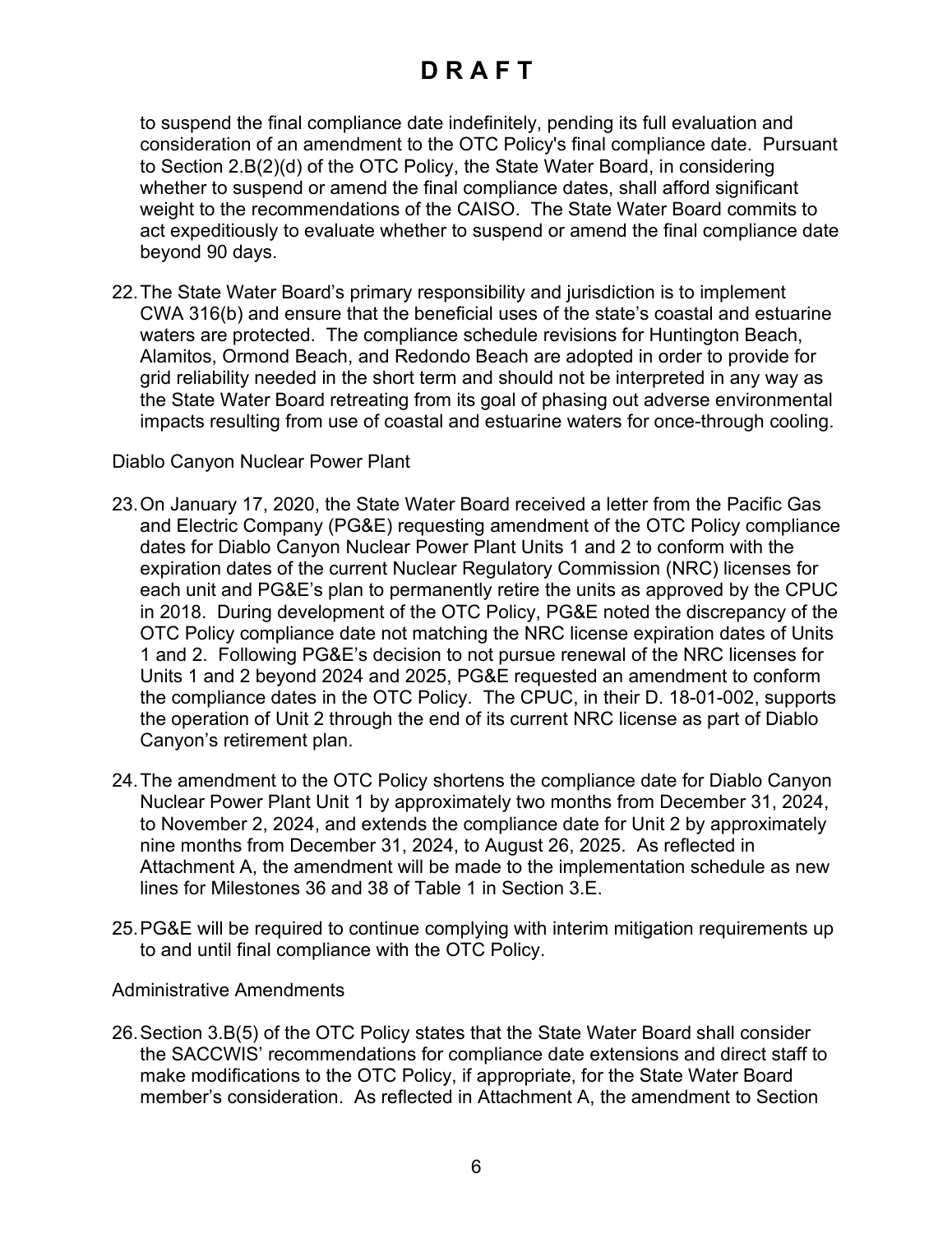3.B(5) of the OTC Policy modifies this process so that the State Water Board will consider the SACCWIS' recommendations and consider modifications to the OTC Policy, if appropriate, without first directing staff to make modifications to the OTC Policy. In order to expeditiously address compliance date revisions recommended by the SACCWIS, staff may use information items and briefings to apprise State Water Board members of SACCWIS' recommendations while simultaneously drafting an amendment for State Water Board consideration as soon as practicable.

- 27.On March 27, 2014, LADWP sent a letter to the State Water Board requesting to change the annual due date of its grid reliability report from December 31 of a given year to January 31 of a given year. The additional month provides time for LADWP to incorporate information from the Ten-Year Transmission Assessment and the Integrated Resources Plan, which are finalized by December 31, into their grid reliability report and present the report to the LADWP Board of Water and Power Commissioners prior to submittal to the SACCWIS. In a letter dated April 24, 2014, the State Water Board directed LADWP to submit its annual grid reliability report by January 31 of each year pursuant to a Water Code Section 13383 letter order, and LADWP has done so since 2014. The amendment to Section 3.B(3) of the OTC Policy changes the due date of LADWP's annual grid reliability report from December 31 to January 31 of a given year, as reflected in Attachment A.
- 28.The amendment to the OTC Policy will reformat and non-substantively revise text in the OTC Policy to improve readability and comply with California Government Code Section 11546.7 document accessibility requirements.

California Environmental Quality Act

- 29.The California Natural Resources Agency approved the State Water Board's water quality control planning process as a certified regulatory program that adequately satisfies the California Environmental Quality Act (CEQA) requirements for preparing environmental documents (California Code of Regulations, title 23, section 3777). A substitute environmental document (SED) is used in place of an environmental impact report as CEQA environmental documentation.
- 30.The "Amendment to the Water Quality Control Policy on the Use of Coastal and Estuarine Waters for Power Plant Cooling for Extension of Compliance Schedules of Alamitos, Huntington Beach, Ormond Beach, and Redondo Beach Generating Stations Staff Report" ("Staff Report") contains the required environmental documentation under the State Water Board's CEQA regulations. The changes in compliance dates do not constitute a project within the meaning of CEQA. Nonetheless, the addendum to the Final SED adopted with the OTC Policy on May 4, 2010, concludes that revising compliance dates does not lead to new significant environmental impacts or a substantial increase in the severity of previously identified environmental effects. The addendum to the Final SED is included as Section 8 of the Staff Report.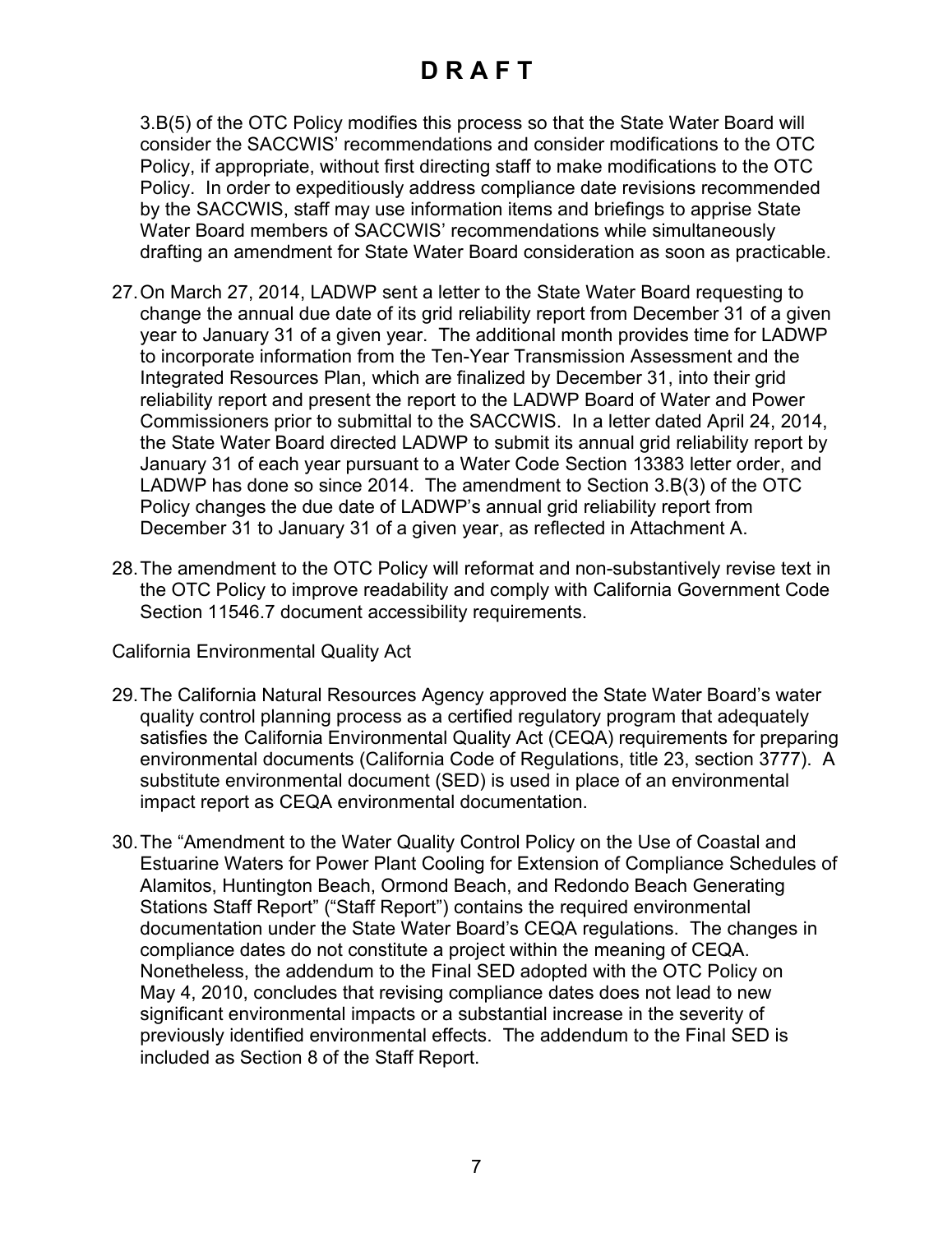31.Consistent with CEQA, the State Water Board finds the Staff Report does not engage in speculation, but rather analyzes the project and the alternatives to the project, and concludes that the project will not result in any additional environmental impacts.

Public Process

- 32.The State Water Board provided a written public comment period from March 18, 2020, through noon on May 18, 2020. During the comment period, the State Water Board held a public board workshop on April 21, 2020, providing an opportunity for open discussion between State Water Board members, staff, and the public on the proposed amendment to the OTC Policy.
- 33.The State Water Board carefully considered comments received and responded to comments. Based on the comments, the State Water Board revised the proposed amendment to the OTC Policy and the Staff Report. The responses to comments and revisions to the Staff Report do not add significant new information that is material to the State Water Board's decision or that would otherwise warrant action that is not a logical outgrowth of the proposed amendment that was previously subject to a written comment period. Therefore, it is not necessary to afford interested persons with another written comment period to address the responses to comments or revisions to the Staff Report.
- 34.The State Water Board conducted a public hearing in Sacramento on September 1, 2020, to solicit comments regarding the proposed amendment to the OTC Policy and has reviewed and carefully considered all comments and testimony received.

Effective Date

35.The amendment to the OTC Policy will become effective upon approval by the Office of Administrative Law.

THEREFORE BE IT RESOLVED THAT:

The State Water Board:

- 1. Approves and adopts the Staff Report and Addendum to the 2010 Final SED and directs the Executive Director or designee to transmit the Notice of Decision to the Secretary of Resources, attached hereto.
- 2. Adopts the amendment to the OTC Policy as reflected in Attachment A, attached hereto.
- 3. Authorizes the Executive Director or designee to submit the amendment to the Office of Administrative Law for review and approval.